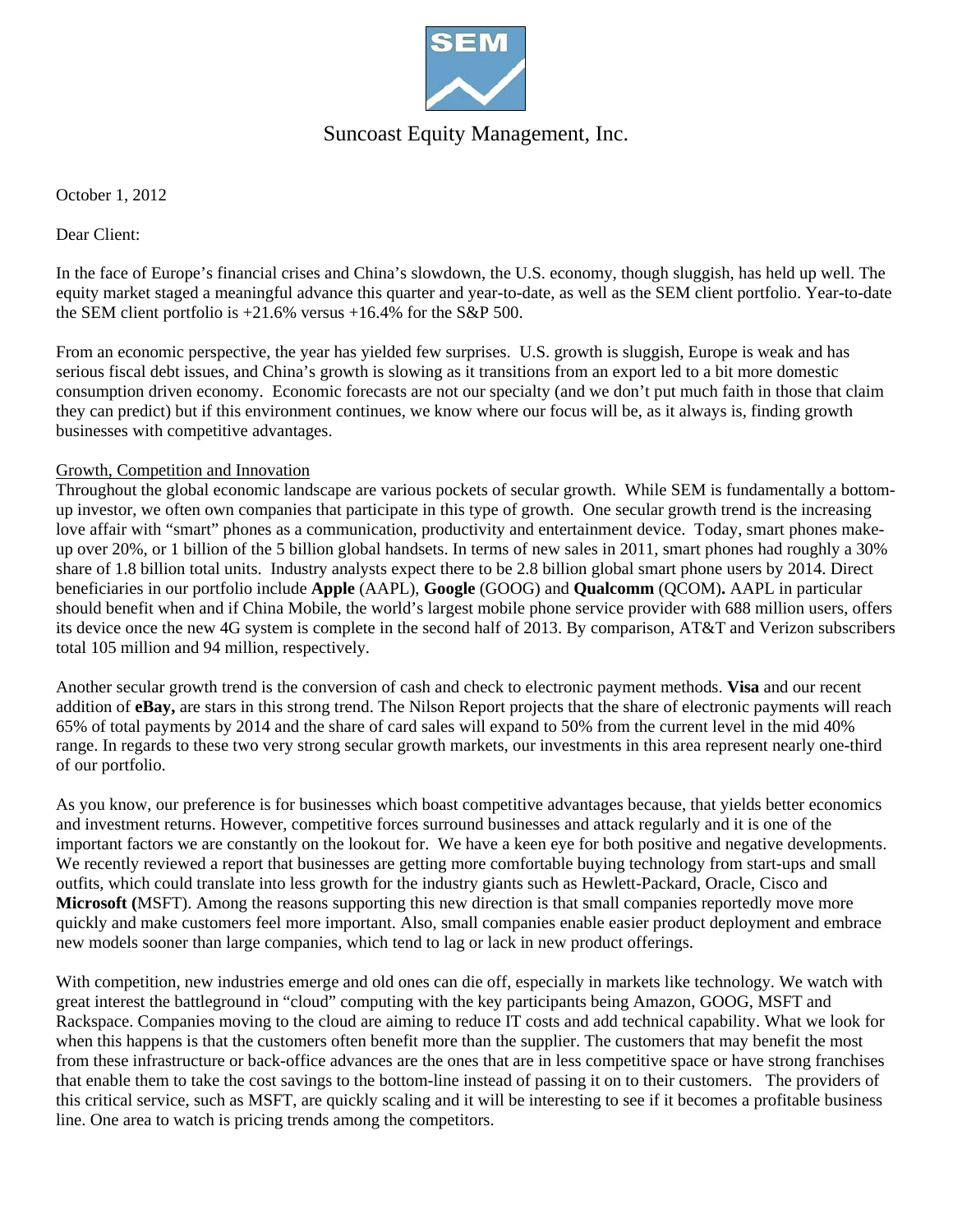We've found that a lot of growth and innovation occurs in health care and technology and it is one of the reasons why we own several businesses in these two industries. Also the valuations are attractive. One of our holdings, **Gilead Sciences**  (GILD) received approval this quarter for its HIV medicine that brings together four ingredients into a single pill. In recent years patients needed to take multiple pills daily but now this single pill is easier. GILD has been a leader in HIV medicine and with a recent acquisition, now also gains a strong position in future Hepatitis C treatments. GILD is a smaller weighting in our portfolio mostly due to the dependency on its single product, its HIV pharmaceuticals.

Even though a brand can first carry over to an international market, the competitive environment can undergo a change that produces negative results. For years consumer product companies offering items such as toothpaste and laundry detergent, dominated foreign markets such as China. Recently however, companies such as Procter & Gamble and Unilever have lost share to homegrown brands. An herbal toothpaste from a local firm has seen its market share grow to 8.8% from 1.1% during the past five years while P&G's share fell to 19.7% from 20.8% and Unilever to 9.9% from 12%. And this is in spite of the Chinese manufacturer's price point, which is about double the P&G Crest product. We fortunately have a few companies whose brands and products travel well and are undergoing increasing demand; AAPL, **Nike** and **Visa** come quickly to mind.

Entry into new markets can be profitable or be a dud. Some products and services travel well while others don't. Cultural adjustments are almost always necessary. One unsuccessful example is the efforts of Home Depot's expansion into China six years ago through the acquisition of twelve stores. The company recently announced it will take a charge of \$160 million and that it is closing its remaining seven stores. The explanation is that the citizens of China are "Do it for me" instead of "Do it yourself." Home Depot is hoping a shake-up in its China strategy by focusing on specialty stores such as painting and flooring will help. Other major U.S. firms that closed stores recently in China include Mattel and Best Buy.

#### Either an Owner or Lender be, but never a Renter

I have heard from a lot of frustrated and upset individuals who after going through the recession and the stock market declines of 2008, feel as though the market is not a level playing field, that it is dominated by the "professionals," that it is "rigged," they don't trust it and the little guy doesn't stand a chance. It is true that it is dominated by the "professionals" if you prefer that label. According to John Bogle (Vanguard founder) ownership of US stocks by financial institutions has leapt to 70% from 8% since World War II when individuals dominated. With this shift in ownership, "stock trading" has replaced "investing," as the average holding period declined to seven months from eight years in 1960, as long time market analyst Bryon Wein observed. So the change in ownership to mostly institutions doesn't seem to be that "professional" to us. In fact, it is mostly dominated now by "renters" and not "owners." Along with the vast media reporting, the "renting" crowd has clearly pumped up the volatility that the individual investor should ignore. Warren Buffett recently wrote, *"Assets can fluctuate greatly in price and not be risky as long as they deliver increased purchasing power over their holding period.*" At SEM we are "owners" and our average holding period is in excess of five years. Our portfolio of companies clearly demonstrated their economic strength prior to, during and post the difficult market of 2008. Our investment philosophy of "ownership" may be in the minority now and forever more but it is what works in our service to preserve and grow your capital, and our own since we eat our own cooking and own the same companies.

With "renting" out of the way, we believe that successful investing boils down to "owning" and "lending." We will make this brief because we have mentioned it in nearly every quarterly letter for the past year or so. "Lending" does not offer a competitive return today when considering bonds of highly rated corporations, U.S. Treasury and some municipalities. In fact it can be downright dangerous to your net worth if for example you buy a thirty-year highly rated bond of PepsiCo paying you 3.6%. With long-term inflation at nearly the same rate of 3.4% you are standing still at best. And although you would regain your investment at par plus that interest rate return in 30 years, along the way when rates eventually rise you will feel the pain that can be significant. Did you know that if interest rates increase by one percentage point, a 30-year bond with a 4% coupon will decline in price by about 15%? A two percentage point increase in interest rates would cause a drop in price of about 25%, while a three percentage point increase in rates would push the bond down by about 35%,

#### Looking not too far ahead to 2013

With SEM's portfolio of hand-picked businesses, we are confident in the growth and relative valuation levels as compared to the overall market and fixed income. The early earnings outlook for 2013 for the SEM portfolio is growth of +12.9% compared to the S&P 500 +6.9%. So greater growth is obviously more desirable, but are we paying too much for this growth today relative to the general market? The answer is no. The price to earnings ratio (P/E) for SEM and the S&P 500 looking forward is 13.9 and 13.2 times, respectively. The inverse of P/E is earnings yield. What this essentially means is that for every dollar we invest, SEM portfolios generate a 7.2% earnings yield versus a 7.6% earnings yield for the S&P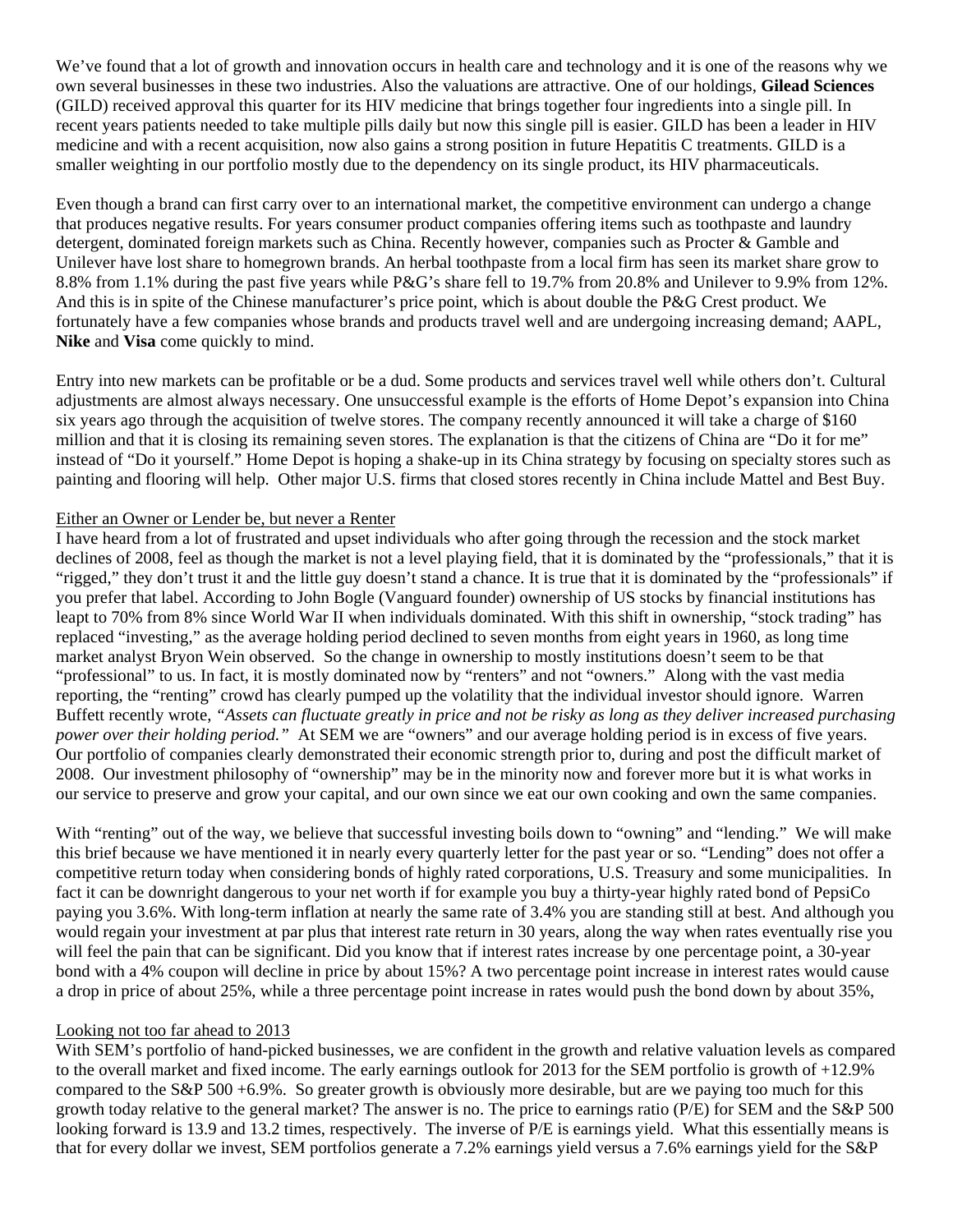500. So SEM clients are getting a significantly higher growth rate, for almost the same price. One other complementary component and statistical measure connected to higher growth is the return on capital for our portfolio companies versus that of the general equity market. The average return on capital for companies in the SEM portfolio is 24.8% versus an average of only 12.5% for companies in the general equity market (as represented by Value Line index of 1700 companies). It is the interaction of our comparable earnings yield compounding at a much higher return on capital, which gives us the major advantage.

#### Spark Smart Thinking and Execute

With the election only 30 days or so away, we need to revisit with all voters that despite the occasional shortcoming, capitalism really works and it has been snuffed out by government lately. So simply what is capitalism? *Wall Street Journal*'s John Bussey suggested in July a brilliant idea to consult the Merriam-Webster dictionary: *"An economic system characterized by private or corporate ownership of capital goods, by investments that are determined by private decision, and by prices, production, and the distribution of goods that are determined mainly by competition in a free market."* The recent Affordable Care Act is not capitalism at work; in fact it is the exact opposite. Ordering people into a national health-insurance pool is not free market forces. As *Wall Street Journal* columnist Daniel Henninger added, *"There is a*  disconnect nearly everywhere between governments and the way life is lived by the people they govern. In the new world of social media, the central processing of health care is out of step with our current universe and behind the curve.

We need to let capitalism, not government, lead the way. Capitalism is capable of smart thinking and sparking key investments in such important economic areas as infrastructure. For example, our transportation infrastructure is deteriorating. About one-third of the nation's highways are still in poor or mediocre condition, reports Clifford Winston of the Brookings Institute. Our governments nearest answer supported by President Obama and recently led by state officials such as California Governor Jerry Brown, is to waste billions on bullet trains. At the same time, the free market solution is being led by GOOG which is developing a driverless car. A much less costly option than building bullet trains is rethinking highway design, as noted by Winston in his recent book. He emphasizes the driverless car can take advantage of the current infrastructure and save billions versus bullet trains. Add innovative technology improvement such as short-range transmitters, reduced lane separation between cars and trucks, and major improvement in signal timing based on real-time traffic flows (instead of historical data) will vastly improve safety and quality of life. Here is the kicker, the solution would not require taxpayer funds and could be implemented by privatization, much like the private highway companies which have leased the Indiana toll road, Chicago Skyway, and Dulles Greenway.

It is our hope that the next administration improves upon the morass of the last few years and puts in place policies and reforms that support investment, production, and incentive to work. Undoubtedly we will get some direction on the "fiscal-cliff", the combination of tax increases and spending cuts that will go into effect at the beginning of 2013 if nothing is done. We need incentives and programs to strengthen the recovery, reduce regulation, and chart a clear path towards getting the fiscal house in order.

### Concluding Thoughts

The equity markets have made a strong advance so far this year. Where they head in the final three months is not predicable or worth the attempt. As famed investor Peter Lynch was quoted in 1989*, "all the major advances and declines have been surprises to me."* At SEM we don't try to predict the up/downs of the market, rather we focus on the "ownership" of high quality businesses over the long term to preserve and grow your capital. Sid Cottle, who is the editor of later editions of Graham and Dodd's seminal text book *Security Analysis,* summed it best by saying that "*investment is the discipline of relative selection.*" At the present time equities are still reasonably priced on an absolute basis and in comparison to most fixed income. In the meantime we will continue to follow the progress of our businesses and review new opportunities for investment. We welcome your call at any time and we offer continued thanks for your support.

Sincerely,

Donald R. Jowdy President